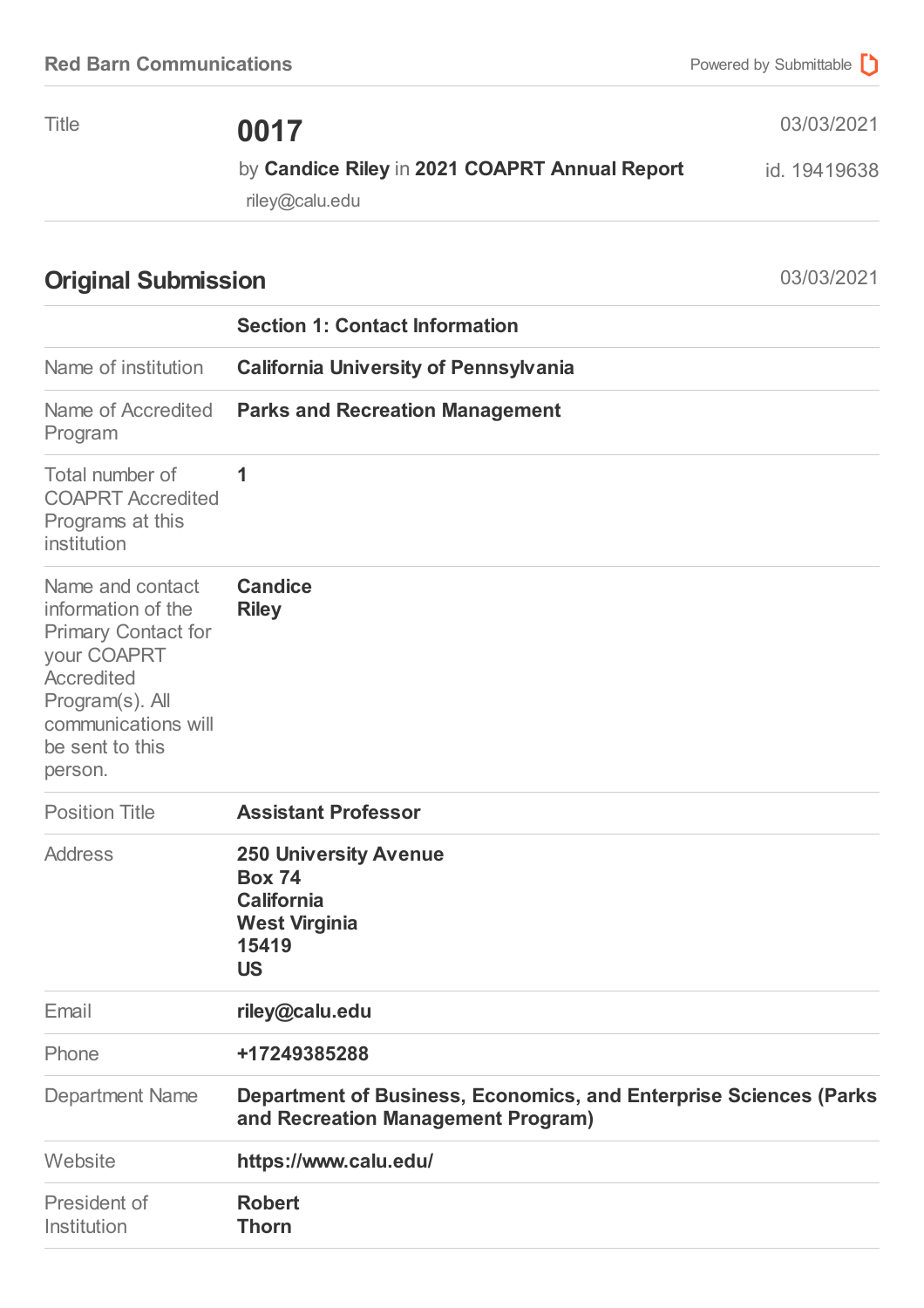| <b>President's Email</b>                                                                                                                                                                                                                                                                                     | riley@calu.edu                                        |
|--------------------------------------------------------------------------------------------------------------------------------------------------------------------------------------------------------------------------------------------------------------------------------------------------------------|-------------------------------------------------------|
|                                                                                                                                                                                                                                                                                                              | <b>Section 2: Intent to Pursue Accreditation</b>      |
| Does the academic<br>unit intend to pursue<br>accreditation or re-<br>accreditation as<br>originally scheduled?                                                                                                                                                                                              | <b>Yes</b>                                            |
| Regional<br>Accreditation: Is the<br>institution currently<br>accredited by the<br>appropriate regional<br>accrediting<br>association<br>approved by the<br><b>Council for Higher</b><br>Education<br><b>Accreditation (CHEA)</b><br>or by the current<br>national accrediting<br>body (Standard<br>$1.02$ ? | <b>Yes</b>                                            |
|                                                                                                                                                                                                                                                                                                              |                                                       |
|                                                                                                                                                                                                                                                                                                              | <b>Section 3: Statistics Summary Report - Faculty</b> |
| Are there a minimum Yes<br>of two full-time<br>faculty members and<br>a minimum of one<br>additional full-time<br>equivalent faculty<br>position (FTE)<br>assigned to and<br>instruct in the<br>program? (Standard<br>1.03)                                                                                  |                                                       |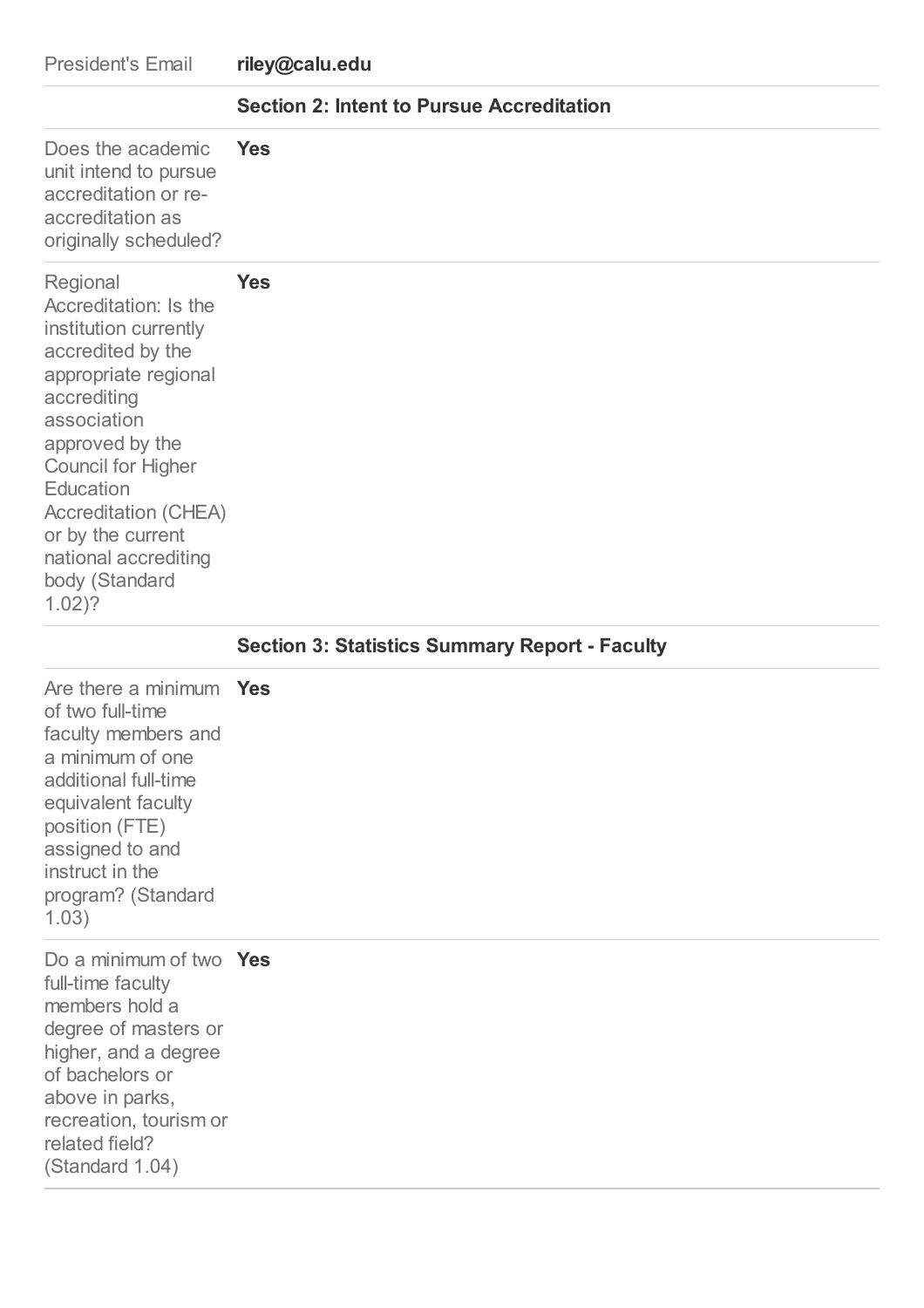Do all individuals instructing in the program have the competence and credentials in the subject matter for which they are responsible? (Standard 1.05)

**Section 4: Statistics Report - Students Note: Council adopted the Graduation Rate definition used by the National Center for Education Statistics, https://nces.ed.gov/ipeds/use-the-data/surveycomponents/9/graduation-rates. As required by the Council on Higher Education Accreditation (CHEA), COAPRT is mandated to engage in "regular, critical, self-evaluation of its performance, standards, policies and impact" (CHEA Standard 12.M.1). This process includes "the review of aggregate information regarding the extent to which the accredited institutions or programs are achieving their expectations for student learning" (CHEA Standard 12.M.1). To meet this CHEA standard going forward and to provide program-level outcomes data, COAPRT is adding two questions to the annual report: graduate school acceptance rate and post-graduation employment rate. These are in addition to the program-level outcome of the six-year graduation rate currently reported. COAPRT recognizes reporting these new program-level outcomes will require additional planning and effort and your programs may not be currently collecting this information. If you do not have the graduate school acceptance rates or post-graduation employment rates for 2020 graduates, please enter "N/A" in the spaces below. In the "Notes" space, please provide a brief description of how you have collected relevant data, plan to improve what you have collected (if applicable) or will now plan to collect and report the data. In addition, provide a credible/acceptable response rate you will achieve for future annual reports. For the 2021 annual report (due March 2022), these data will be required, and N/A will not be accepted. This data will be collected and reported for each COAPRT accredited program within your department and not aggregated across multiple COAPRT accredited programs. Therefore, you will see these questions repeated in each COAPRT accredited program (e.g., therapeutic recreation, sports management, tourism) section. Suggested sources of evidence for this program-level data could include alumni or senior exit surveys completed within x months of graduation, centrally collected data if it can be dis-aggregated for each of your programs, self-report in a department data-base, etc.**

Six-year graduation rate (as previously required) **100%**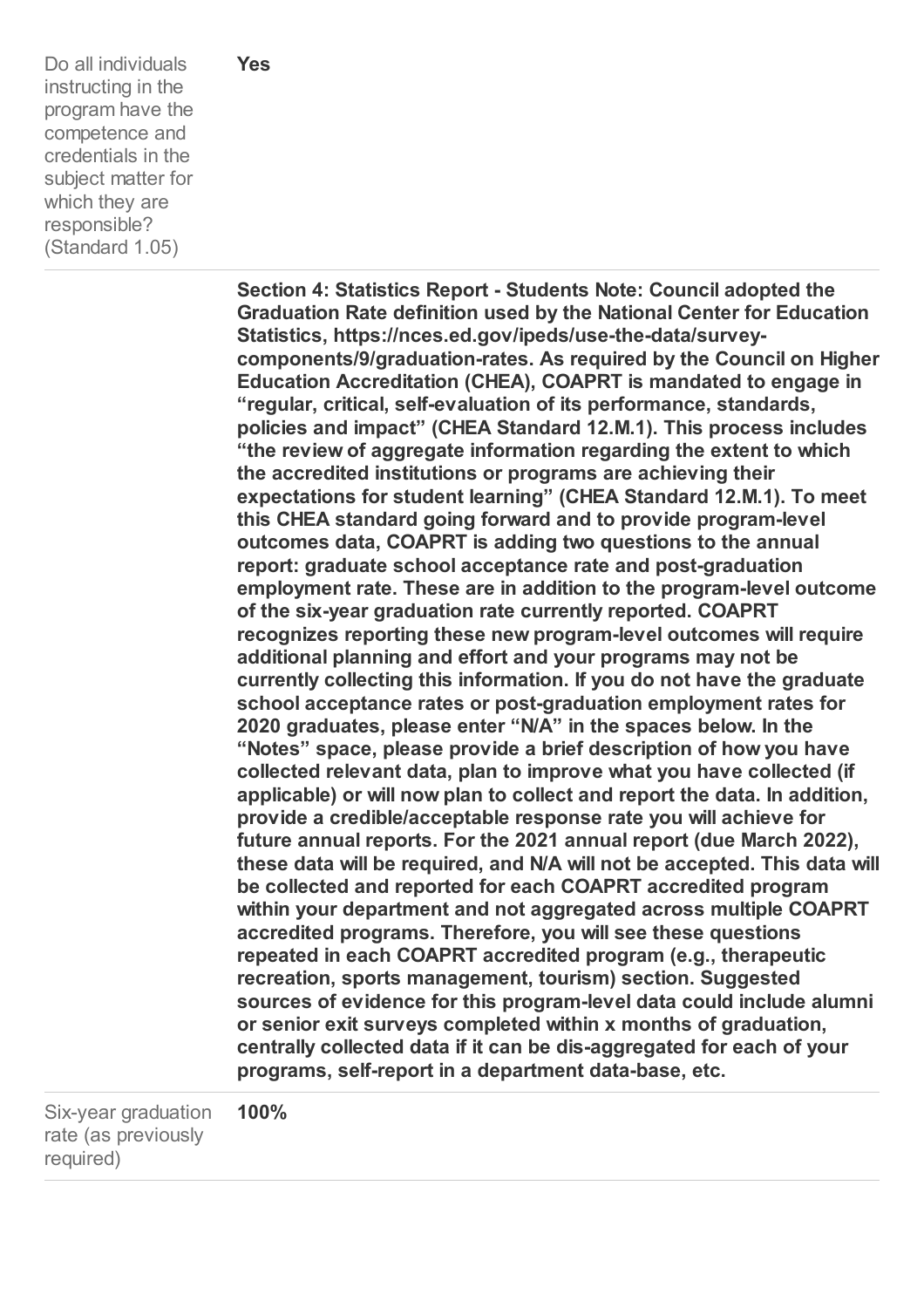| Graduate school<br>acceptance rate<br>(new requirement)               | Report the number of last year's graduates from the accredited<br>program who indicated they have been accepted to graduate school,<br>the percent of the graduating class this number represents, the<br>method of data collection, and the response rate or percent of<br>graduating students for whom you have data. If data are not available<br>for this year, please use the "Notes" space to briefly describe a plan<br>to provide the data in a consistent manner in future annual reports.<br>See examples below: Example A (have data) Number accepted to<br>graduate school: 7 Percent of graduating students: 11% Method of<br>measurement: Survey collected three months post-graduation<br>Response rate: 83% of graduating students responded to survey<br>Notes: We will monitor and assure we continue to achieve a response<br>rate of greater than 80% Example B (have data) Number accepted to<br>graduate school: 3 Percent of graduating students: 18% Method of<br>measurement: Self-report on department database Response rate:<br>53% of graduating students Notes: We haven't worked to increase<br>our response rate but will now use a student-employee to help us<br>secure a response rate of 85% Example C (did not have data)<br>Number accepted to graduate school: n/a Percent of graduating<br>students: n/a Method of measurement: n/a Response rate: n/a Notes:<br>Items will be added to alumni survey, administered three months<br>post-graduation, and monitored with follow-up reminders to secure a<br>response rate of at least 80% |
|-----------------------------------------------------------------------|----------------------------------------------------------------------------------------------------------------------------------------------------------------------------------------------------------------------------------------------------------------------------------------------------------------------------------------------------------------------------------------------------------------------------------------------------------------------------------------------------------------------------------------------------------------------------------------------------------------------------------------------------------------------------------------------------------------------------------------------------------------------------------------------------------------------------------------------------------------------------------------------------------------------------------------------------------------------------------------------------------------------------------------------------------------------------------------------------------------------------------------------------------------------------------------------------------------------------------------------------------------------------------------------------------------------------------------------------------------------------------------------------------------------------------------------------------------------------------------------------------------------------------------------------------------------------------|
| <b>Graduate School</b><br><b>Acceptance Rate</b><br>(new requirement) | 0 students were accepted to graduate school                                                                                                                                                                                                                                                                                                                                                                                                                                                                                                                                                                                                                                                                                                                                                                                                                                                                                                                                                                                                                                                                                                                                                                                                                                                                                                                                                                                                                                                                                                                                      |
| Method of<br>measurement                                              | Initial survey was sent via email (through Handshake) just before<br>graduation. Five follow up emails were sent to non-responders, and<br>phone calls were made to those who said they were "still looking."<br>Data was also collected from LinkedIn profiles and faculty.                                                                                                                                                                                                                                                                                                                                                                                                                                                                                                                                                                                                                                                                                                                                                                                                                                                                                                                                                                                                                                                                                                                                                                                                                                                                                                     |
| Response rate                                                         | 75% of graduating seniors                                                                                                                                                                                                                                                                                                                                                                                                                                                                                                                                                                                                                                                                                                                                                                                                                                                                                                                                                                                                                                                                                                                                                                                                                                                                                                                                                                                                                                                                                                                                                        |
| <b>Notes</b>                                                          | We haven't worked to increase our response rate but will work<br>closely with campus career services to help us secure a response<br>rate of 85%                                                                                                                                                                                                                                                                                                                                                                                                                                                                                                                                                                                                                                                                                                                                                                                                                                                                                                                                                                                                                                                                                                                                                                                                                                                                                                                                                                                                                                 |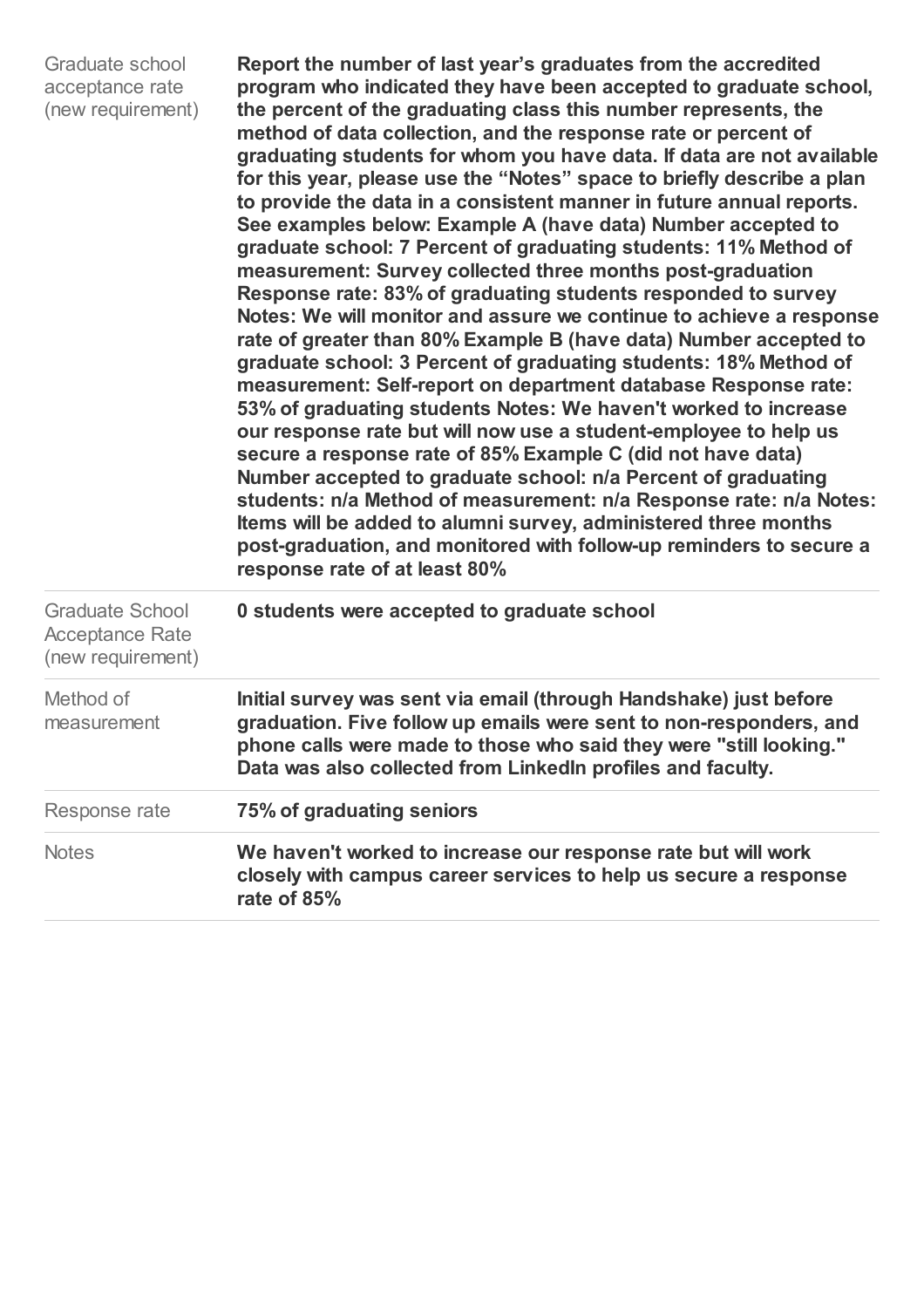| Post-graduate    |
|------------------|
| employment rate  |
| (newly required) |

**Report the number of last year's graduates from the accredited program who indicate they are currently employed (your program needs to determine if it will count part-time, employment outside the PRT profession, if it will subtract out those students from the total count who are not seeking employment for whatever reason, etc.), the percent of the graduating class this number represents, the method of data collection, and the response rate or percent of graduating students for whom you have data. If data are not available for this year, please use the "Notes" space to briefly describe a plan to provide the data in a consistent manner in future annual reports. See examples below: Example A (have data) Number of employed students: 56 Percent of graduating students: 78% Method of measurement: Self-report on department database up to threemonths post-graduation. Academic advisor reminds students to submit their employment data during the three-month window. Response Rate: 89% Notes: Not applicable Example B (have data) Number of employed students: 36 Percent of graduating students: 64% Method of measurement: Self-report on department database Response Rate: 44% of graduated students Notes: We haven't ever followed up with students to increase our response rate, we will have our part-time club advisor do that in the future to bring up our response rate to at least 80% Example C (have partial data) Number of employed students: 23 Percent of graduating students: 43% Method of measurement: Anecdotal from academic advisor so not really complete Response Rate: n/a Notes: Items will now be added to alumni survey, administered four months post-graduation by advisor, and monitored with follow-up reminders to secure a response rate of at least 85%**

| Post-graduate<br>employment rate<br>(new requirement) | 3 Students indicated they are currently employed                                                                                                                                                                                                                             |
|-------------------------------------------------------|------------------------------------------------------------------------------------------------------------------------------------------------------------------------------------------------------------------------------------------------------------------------------|
| Method of<br>measurement                              | Initial survey was sent via email (through Handshake) just before<br>graduation. Five follow up emails were sent to non-responders, and<br>phone calls were made to those who said they were "still looking."<br>Data was also collected from LinkedIn profiles and faculty. |
| Response rate                                         | 75% of graduated students                                                                                                                                                                                                                                                    |
| <b>Notes</b>                                          | Items will now be added to alumni survey, administered four months<br>post-graduation by advisor, and monitored with follow-up reminders<br>to secure a response rate of at least 85%                                                                                        |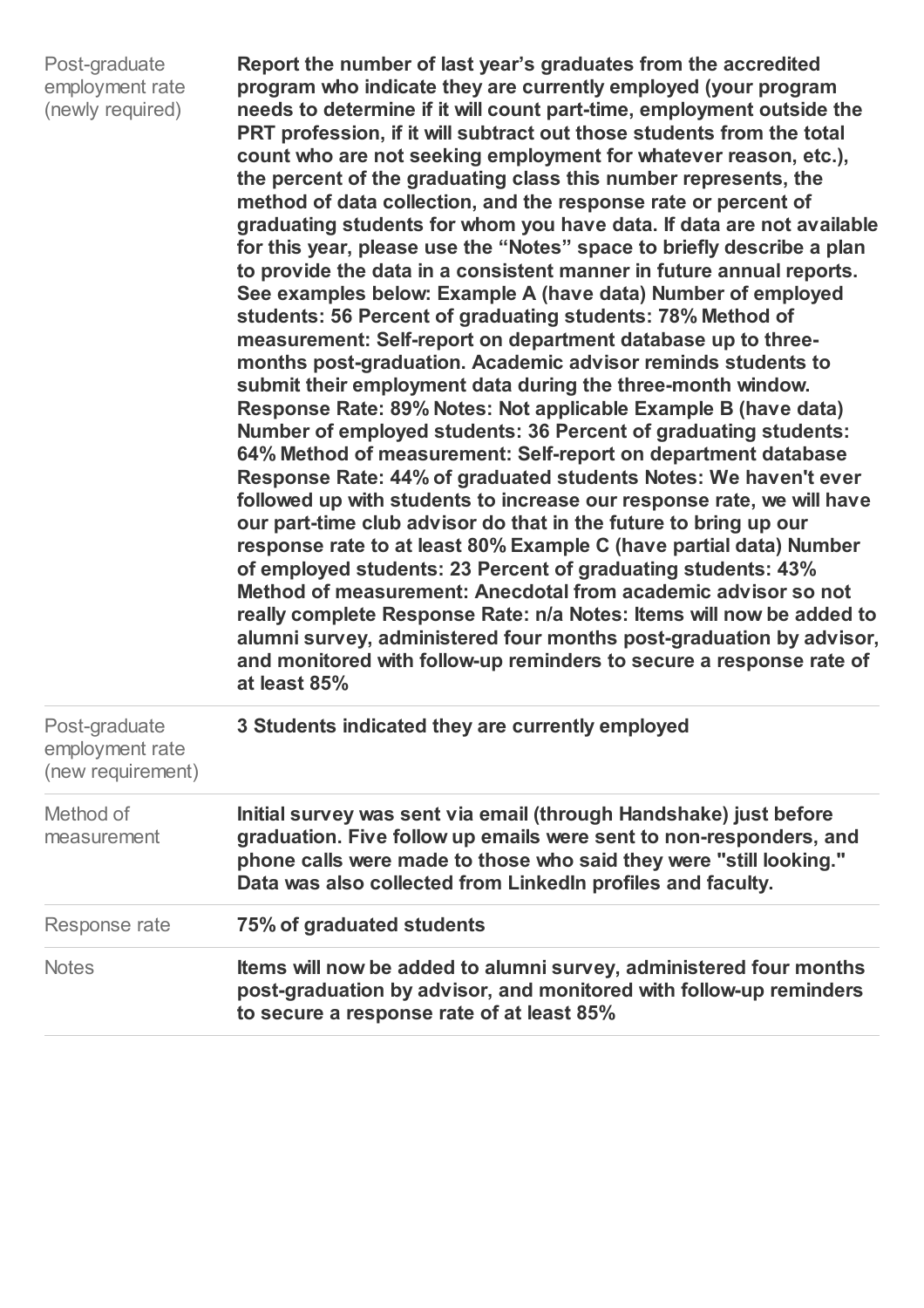**Section 5: Narrative Report - Learning Outcomes Assessment For the next section, please report learning outcomes - one for each of the 7.01, 7.02, and 7.03 (for a total of three measures) of student learning and the related outcomes for each program. These outcomes should be a part of your program's annual assessment plan as indicated in COAPRT standard 2.05.05 and will also be published on the COAPRT Program List webpage. You will complete this for each of your COAPRT accredited programs. For instance, if you have two accredited programs such as a Recreation Program and a Therapeutic Recreation Program, you will submit two sets of learning outcomes - one set for each program. It is strongly suggested that you have your outcomes with you as you complete this questionnaire. TWO of the three outcomes must use direct measures. Some examples of DIRECT measures include the following: Capstone Assignment Quality Comprehensive Examination Internship Evaluation Performance of Relevant Skill Portfolio Evaluation Pre/Post Test Result Presentation Quality Project Quality Standardized Test Result Thesis/Project Quality Video/Audiotape Production Quality Written Assignment Evaluation Writing Exam Result Some examples of INDIRECT measures include the following: Advisory Board Evaluation Alumni Survey Curriculum Review Result Employer Survey Result Exit/Student Interview Result Focus Group Result Graduate School Acceptance Rate Honors/Awards Received by the Program**

**Section 5-1: Narrative Report - Learning Outcomes Assessment Please provide the following information**

PROGRAM (include name of program and **Bachelor of Arts in Parks and Recreation** description): Please provide a short description of this COAPRT program, it will be published on the COAPRT Program online directory. **Our students at California University of Pennsylvania graduate with a Management. The primary philosophy and goals of the Park and Recreation Management program is to improve the quality of life for our citizens and our communities. We are devoted to improving the health and wellness of our constituents through the provision and promotion of an active and healthy leisure lifestyle. Also, we are dedicated to the effective preservation, conservation, stewardship, management and use of our parks and protected areas while continuing to connect children to nature and improve our environment. Finally, our program is committed to enhancing social equity and promoting equal access to parks, recreation and leisure opportunities for all.**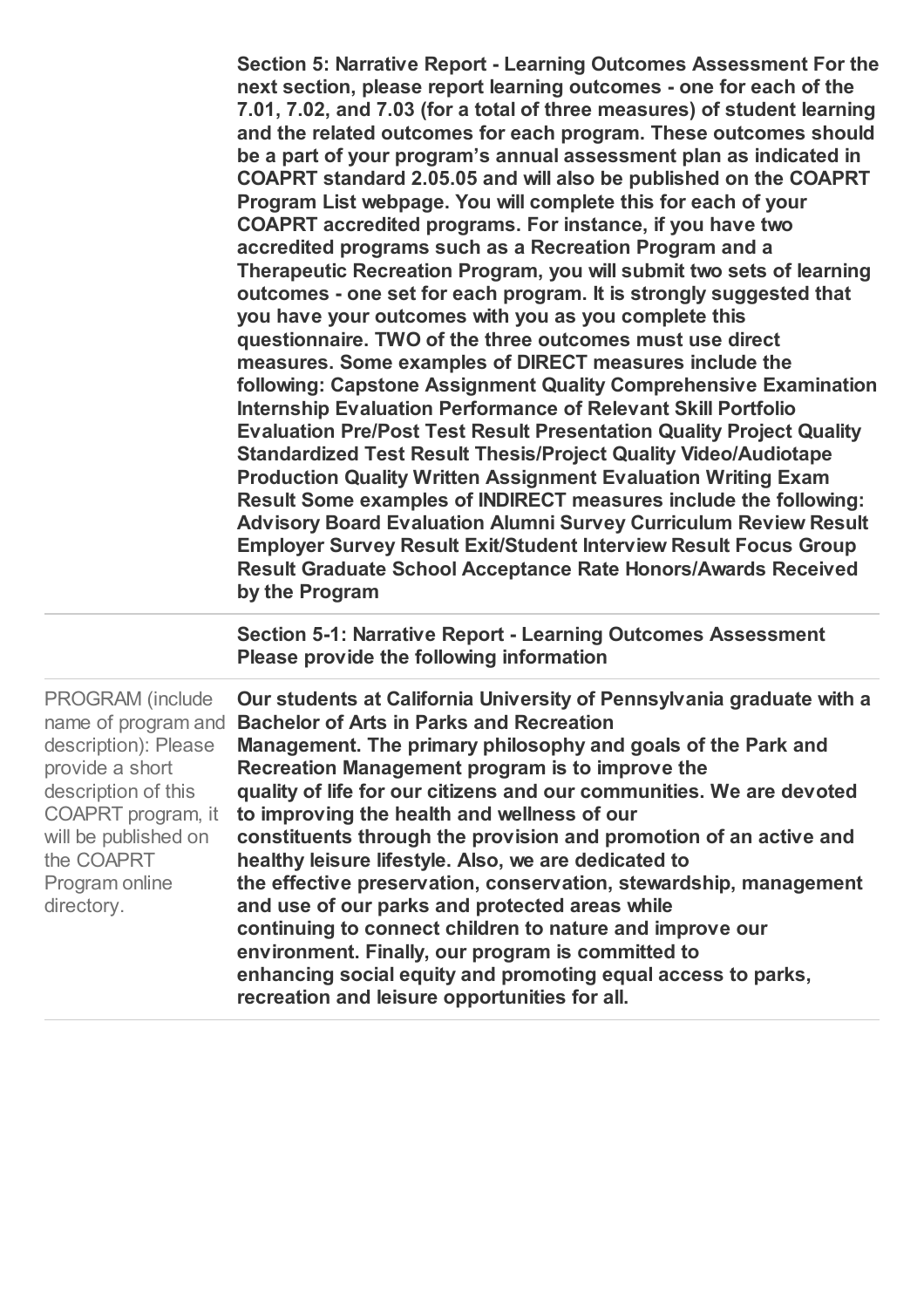| specific learning<br>outcome consistent<br>with COAPRT<br>Standard 7.01:<br><b>Students graduating</b><br>from the program<br>shall demonstrate the<br>following entry-level<br>knowledge: a) the<br>nature and scope of<br>the relevant park,<br>recreation, tourism or<br>related professions<br>and their associated<br>industries; b)<br>techniques and<br>processes used by<br>professionals and<br>workers in these<br>industries; and c) the<br>foundation of the<br>profession in history,<br>science and<br>philosophy. | Provide the program- Students will demonstrate entry-level knowledge in the nature and<br>scope of the park, recreation, tourism, and hospitality professions<br>and the historic, scientific, and philosophical foundations of the<br>profession based on the evaluation of key class assignments.                                                                                                                                                                                          |
|----------------------------------------------------------------------------------------------------------------------------------------------------------------------------------------------------------------------------------------------------------------------------------------------------------------------------------------------------------------------------------------------------------------------------------------------------------------------------------------------------------------------------------|----------------------------------------------------------------------------------------------------------------------------------------------------------------------------------------------------------------------------------------------------------------------------------------------------------------------------------------------------------------------------------------------------------------------------------------------------------------------------------------------|
| Describe the method<br>by which the learning<br>outcome for<br>Standard 7.01 was<br>assessed:                                                                                                                                                                                                                                                                                                                                                                                                                                    | Course-specific assignments, activities and test/quiz items were<br>used to assess compliance with the learning outcomes.<br>REC 165: In-class discussion on crowding in national parks<br>REC 361: Diversity issues in Parks and Recreation Assignment<br>REC 374: Commercial Recreation Business Profile Paper<br><b>REC 374: Commercial Recreation Manager Interview</b><br>REC 365, Recreation Resource Management: Quiz on Prominent<br><b>People in Recreation Resource Management</b> |
| Indicate whether this<br>outcome measure is<br>Direct or Indirect.                                                                                                                                                                                                                                                                                                                                                                                                                                                               | <b>Direct</b>                                                                                                                                                                                                                                                                                                                                                                                                                                                                                |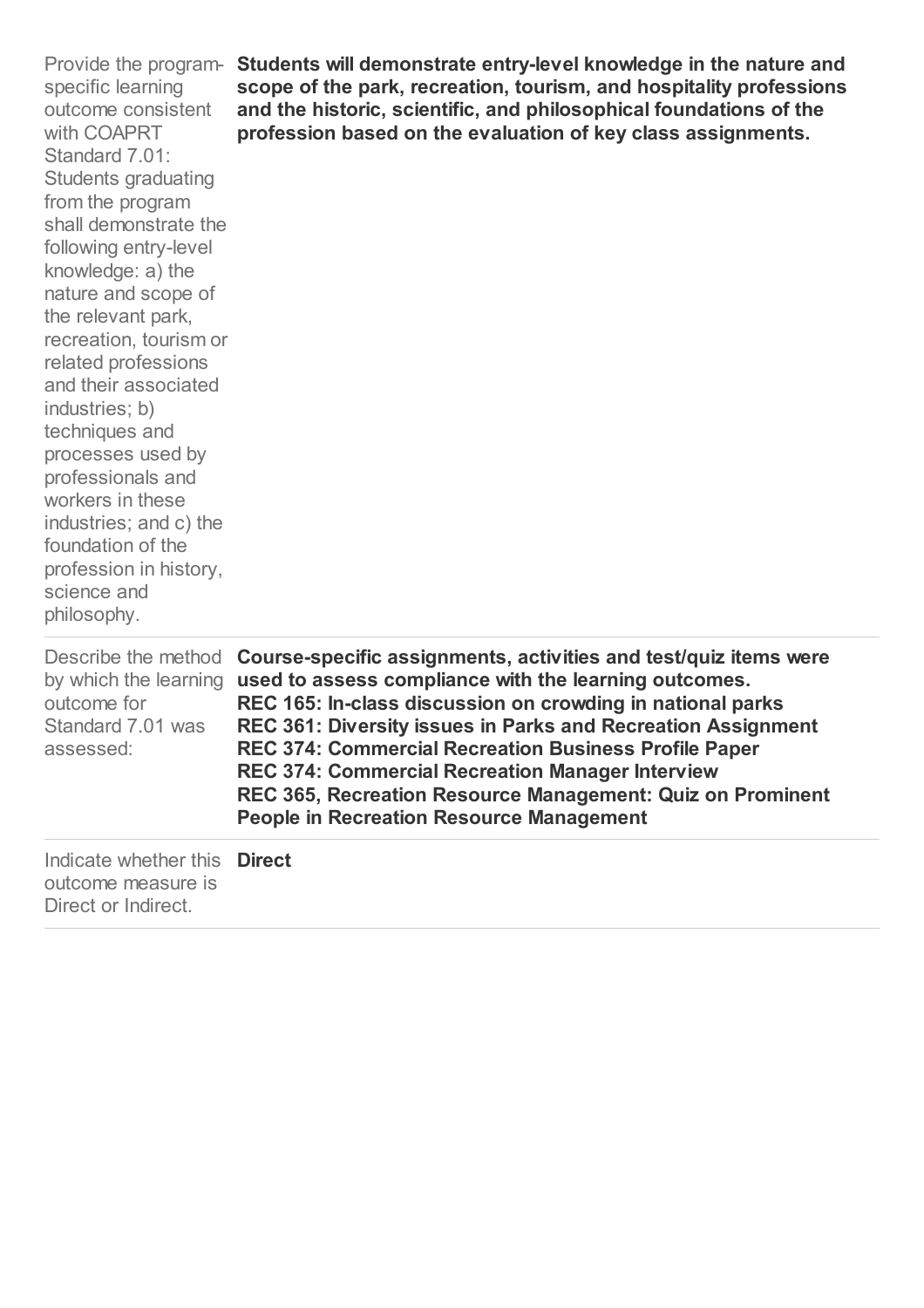| Result of the<br>assessment of the<br>learning outcome for<br>Standard 7.01:                                                                                                                                                                                                                                                                                                                 | REC 165: In-class discussion on crowding in national parks: 80% of<br>students who were present for the class discussion performed the<br>required task at a satisfactory level or better.<br>72 Total students, 64 students (88.9%) present, 8 students (11.1%)<br>absent<br>REC 361: Diversity issues in Parks and Recreation Assignment: 90%<br>of students earned an 80% or higher on this assignment.<br>Minimum passing score = $80\%$ ; 11 students total, 5 - 100/100; 1 -<br>95/100; 1-90/100; 2 - 85/100; 1-75/100; 1-0/100; Avg = 85/100<br>REC 374: Commercial Recreation Business Profile Paper: 90% of<br>students earned an 80% or higher on this assignment.<br>Minimum passing score = 80%; 8 students total, 1 - 100/100; 3 -<br>96/100; 2-92/100; 1 - 80/100; 1-52/100; Avg = 88/100<br>REC 374: Commercial Recreation Manager Interview: 90% of students<br>earned an 80% or higher on this assignment.<br>Minimum passing score = $80\%$ ; 8 students total, 3 - 100/100; 5 -<br>$96/100$ ; Avg = 98/100<br>REC 365: Assessment Measure: Twenty Matching Items with 20<br><b>Prominent People in RRM vs. 20 Descriptions</b><br>Direct Measure: Online Class Quiz, 4 Matching sets w/ 5 Items each<br>Learning Outcomes: Minimum passing score = 80%; 5 students total,<br>2 - 100/100; 2 - 90/100; 1 - 80/100; Avg = 92/100 |
|----------------------------------------------------------------------------------------------------------------------------------------------------------------------------------------------------------------------------------------------------------------------------------------------------------------------------------------------------------------------------------------------|---------------------------------------------------------------------------------------------------------------------------------------------------------------------------------------------------------------------------------------------------------------------------------------------------------------------------------------------------------------------------------------------------------------------------------------------------------------------------------------------------------------------------------------------------------------------------------------------------------------------------------------------------------------------------------------------------------------------------------------------------------------------------------------------------------------------------------------------------------------------------------------------------------------------------------------------------------------------------------------------------------------------------------------------------------------------------------------------------------------------------------------------------------------------------------------------------------------------------------------------------------------------------------------------------------------------------------------------------|
| Please provide the<br>program-specific<br>learning outcome<br>consistent with<br><b>COAPRT Standard</b><br>7.02. Students<br>graduating from the<br>program shall be able<br>to demonstrate the<br>ability to design,<br>implement, and<br>evaluate services<br>that facilitate<br>targeted human<br>experiences and that<br>embrace personal<br>and cultural<br>dimensions of<br>diversity. | Students will demonstrate the ability to design, implement, and<br>evaluate services that facilitate targeted human experiences and that<br>embrace personal and cultural dimensions of diversity.                                                                                                                                                                                                                                                                                                                                                                                                                                                                                                                                                                                                                                                                                                                                                                                                                                                                                                                                                                                                                                                                                                                                                |
| Describe the method<br>by which the learning<br>outcome for<br>Standard 7.02 was<br>assessed:                                                                                                                                                                                                                                                                                                | Course-specific assignments, activities and test/quiz items were<br>used to assess compliance with the learning outcomes.<br><b>REC 165: Gender Equality In-Class Activity</b><br><b>REC 361: Diversity Interview Assignment</b><br><b>REC 374: Local Commercial Recreation Business Profile</b>                                                                                                                                                                                                                                                                                                                                                                                                                                                                                                                                                                                                                                                                                                                                                                                                                                                                                                                                                                                                                                                  |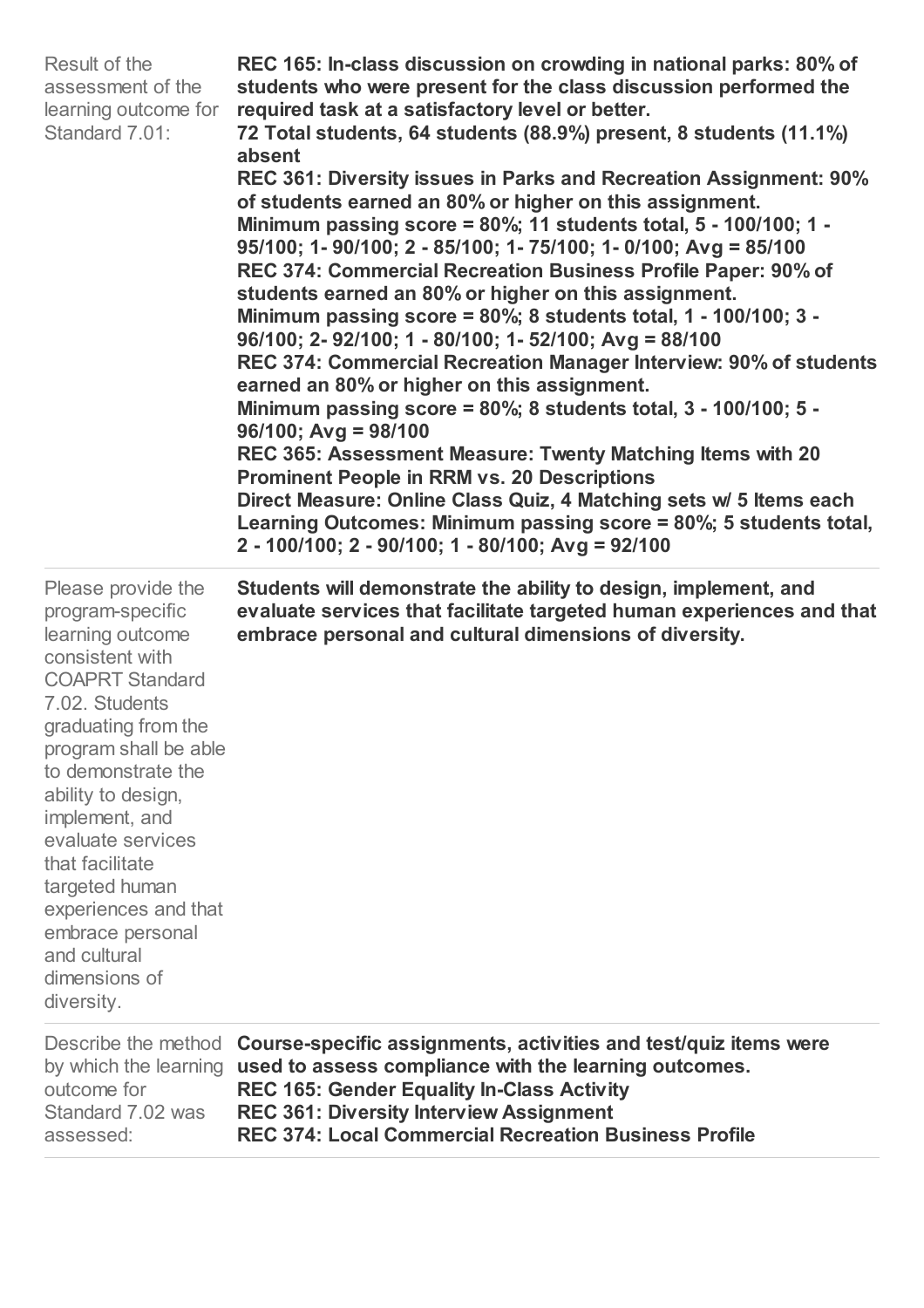| Please indicate<br>whether this outcome<br>measure is Direct or<br>Indirect.                                                                                                                                                                                                                                                                               | <b>Direct</b>                                                                                                                                                                                                                                                                                                                                                                                                                                                                                                                                                                                                                                                                                                                     |
|------------------------------------------------------------------------------------------------------------------------------------------------------------------------------------------------------------------------------------------------------------------------------------------------------------------------------------------------------------|-----------------------------------------------------------------------------------------------------------------------------------------------------------------------------------------------------------------------------------------------------------------------------------------------------------------------------------------------------------------------------------------------------------------------------------------------------------------------------------------------------------------------------------------------------------------------------------------------------------------------------------------------------------------------------------------------------------------------------------|
| Result of the<br>assessment of the<br>learning outcome for<br>Standard 7.02:                                                                                                                                                                                                                                                                               | REC 165: Gender Equality In-Class Activity: Nearly 80% of students<br>who were present for the class discussion performed the required<br>task at a satisfactory level or better.<br>72 Total students, 57 students (79.1%) present, 15 students (21%)<br>absent<br>REC 361: Diversity Interview Assignment: 90% of students earned an<br>80% or higher on this assignment.<br>Minimum passing score = 80%; 11 students total, 10 - 100/100; 1-<br>$0/100$ ; Avg = 91/100<br>REC 374: Local Commercial Recreation Business Profile: 90% of<br>students earned an 80% or higher on this assignment.<br>Minimum passing score = $80\%$ ; 8 students total, 1 - 100/100; 3 -<br>96/100; 2-92/100; 1 - 80/100; 1-52/100; Avg = 88/100 |
| Please provide the<br>program-specific<br>learning outcome<br>consistent with<br><b>COAPRT Standard</b><br>7.03. Students<br>graduating from the<br>program shall be able<br>to demonstrate entry-<br>level knowledge<br>about operations and<br>strategic<br>management/administration<br>in parks, recreation,<br>tourism and/or<br>related professions. | Students will demonstrate entry-level knowledge about operations<br>and strategic management and administration in parks, recreation,<br>tourism and/or related professions.                                                                                                                                                                                                                                                                                                                                                                                                                                                                                                                                                      |
| Describe the method<br>by which the learning<br>outcome for<br>Standard 7.03 was<br>assessed:                                                                                                                                                                                                                                                              | <b>REC 165: Recreation Agency In-Class Activity</b><br><b>REC 361: Ability Awareness Experience Project</b><br><b>REC 374: Commercial Recreation Business Plan</b><br>GEO 474: Students must complete a master plan project in GEO 474<br>that meets the standard of 7.03. The Master Plan Project is a<br>significant undertaking in GEO 474.                                                                                                                                                                                                                                                                                                                                                                                    |
| Please indicate<br>whether this outcome<br>measure is Direct or<br>Indirect.                                                                                                                                                                                                                                                                               | <b>Direct</b>                                                                                                                                                                                                                                                                                                                                                                                                                                                                                                                                                                                                                                                                                                                     |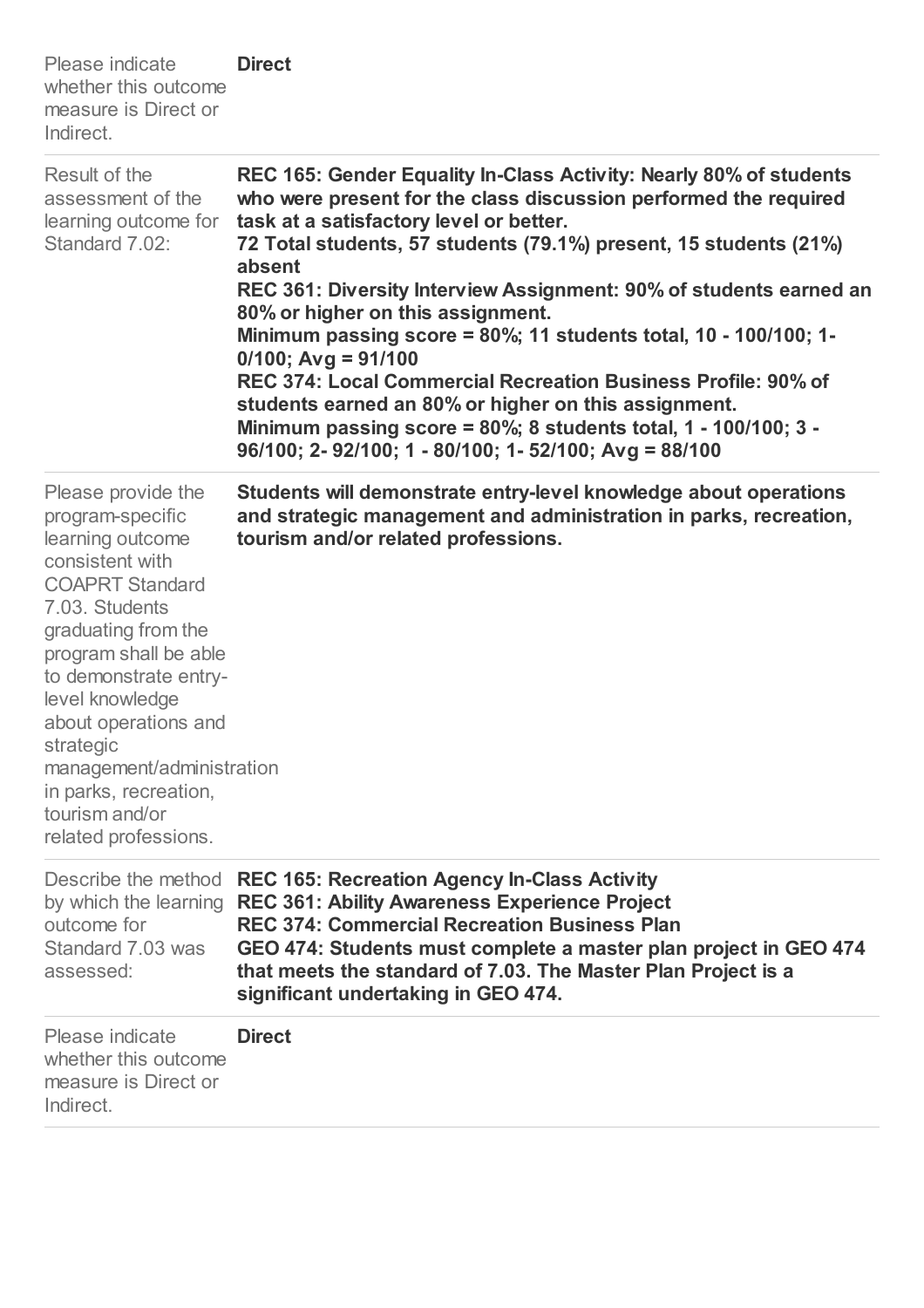| Result of the<br>assessment of the<br>learning outcome for<br>Standard 7.03:                                                                                                                                                                                                                                                                                                                                                                                                   | REC 165: Recreation Agency In-Class Activity: 80% of students who<br>were present for the class discussion performed the required task at<br>a satisfactory level or better.<br>72 Total students, 62 students (86.1%) present, 10 students (14%)<br>absent<br>REC 361: Ability Awareness Experience Assignment: 80% of students<br>earned an 80% or higher on this assignment.<br>Minimum passing score = $80\%$ ; 11 students total, 8 - 100/100; 1 -<br>$98/100$ ; 1-50/100; 1-0/100; Avg = 86/100<br>REC 374: Commercial Recreation Business Plan: 60% of students<br>earned an 80% or higher on this assignment.<br>Minimum passing score = $80\%$ ; 8 students total, 1 - 100/100; 3 -<br>$94/100$ ; 1-92/100; 1 - 88/100; 1 - 80/100; 1-78/100; Avg = 90/100<br>GEO 474: (Met) For the Master Plan Project during the fall 2019<br>semester, 94% of students achieved a "B" or higher on the Master<br><b>Plan Project.</b> |
|--------------------------------------------------------------------------------------------------------------------------------------------------------------------------------------------------------------------------------------------------------------------------------------------------------------------------------------------------------------------------------------------------------------------------------------------------------------------------------|------------------------------------------------------------------------------------------------------------------------------------------------------------------------------------------------------------------------------------------------------------------------------------------------------------------------------------------------------------------------------------------------------------------------------------------------------------------------------------------------------------------------------------------------------------------------------------------------------------------------------------------------------------------------------------------------------------------------------------------------------------------------------------------------------------------------------------------------------------------------------------------------------------------------------------|
|                                                                                                                                                                                                                                                                                                                                                                                                                                                                                | Section 6: Narrative Report - Accountability and Informing the Public                                                                                                                                                                                                                                                                                                                                                                                                                                                                                                                                                                                                                                                                                                                                                                                                                                                              |
| An important aspect<br>of accreditation is<br>accountability. It is<br>expected that the<br>program annually<br>posts 7.0 series<br>aggregated data and<br>additional evidence<br>reflecting program<br>academic quality and<br>student achievement<br>on their program<br>and/or departmental<br>website, Such<br>information shall be<br>consistent with The<br><b>Family Educational</b><br><b>Rights and Privacy</b><br>Act (FERPA)<br>requirements<br>(Standard 2.05.05). | n/a                                                                                                                                                                                                                                                                                                                                                                                                                                                                                                                                                                                                                                                                                                                                                                                                                                                                                                                                |
| to the program's<br>website that<br>demonstrates<br>compliance with<br>Standard 2,05,05.                                                                                                                                                                                                                                                                                                                                                                                       | Please provide a link https://www.calu.edu/academics/undergraduate/bachelors/parks-<br>recreation-management/index.aspx                                                                                                                                                                                                                                                                                                                                                                                                                                                                                                                                                                                                                                                                                                                                                                                                            |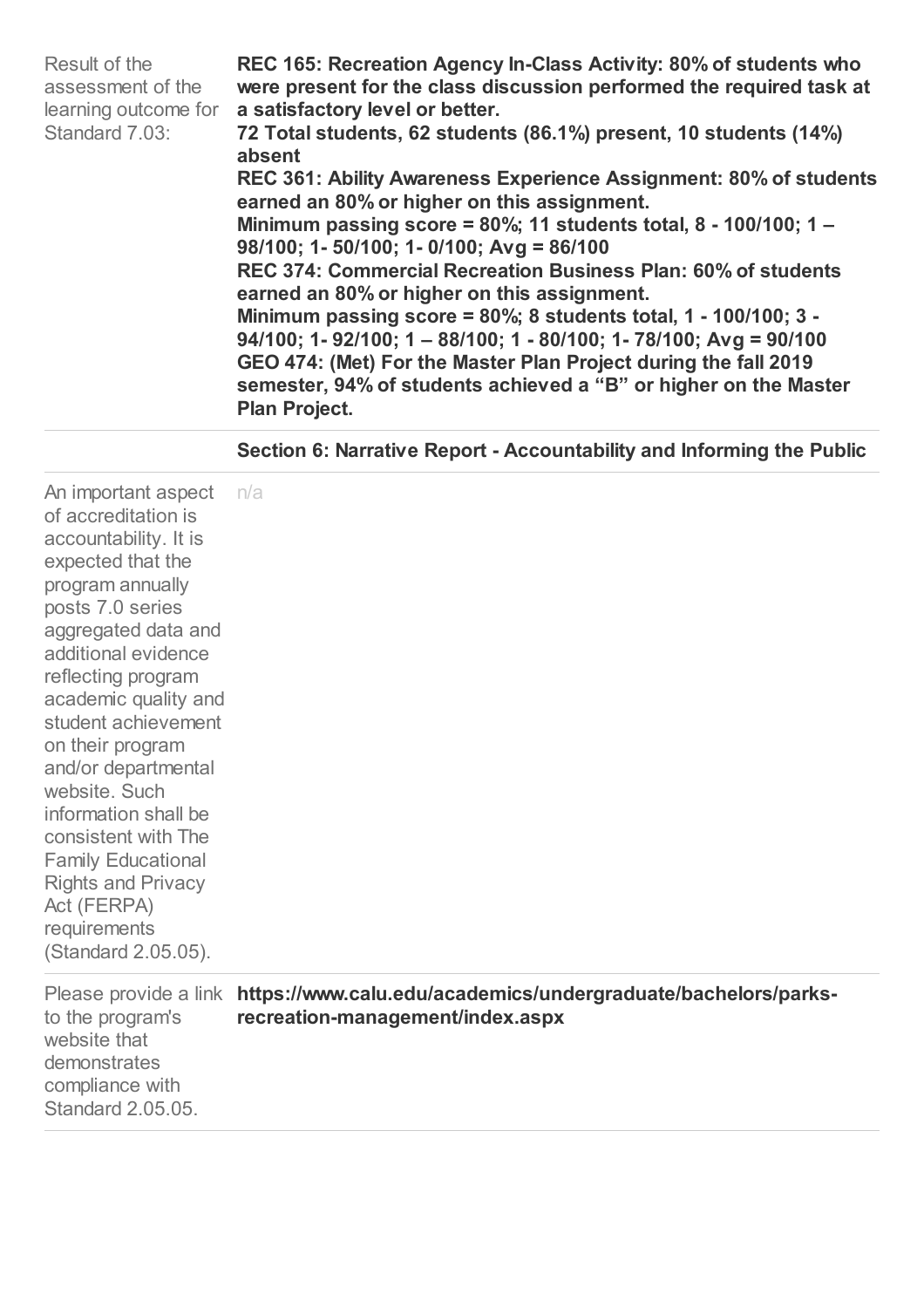|                                                                                                                                                                | <b>Section 7: Program Changes</b>                                                                                       |
|----------------------------------------------------------------------------------------------------------------------------------------------------------------|-------------------------------------------------------------------------------------------------------------------------|
| to the program's<br>website<br>demonstrating<br>compliance with<br>Standard 3.07.                                                                              | Please provide a link https://www.calu.edu/academics/undergraduate/bachelors/parks-<br>recreation-management/index.aspx |
| It is expected that<br>the program has a<br>practice of informing<br>the public about their<br><b>COAPRT</b> accredited<br>programs (Standard<br>$3.07$ ).     | n/a                                                                                                                     |
| to the program's<br>website<br>demonstrating<br>compliance with<br>Standard 3.06.                                                                              | Please provide a link https://www.calu.edu/academics/undergraduate/bachelors/parks-<br>recreation-management/index.aspx |
| It is expected that a<br>program has a<br>practice of informing<br>the public about the<br>harm of degree mills<br>and accreditation<br>mills (Standard 3.06). | n/a                                                                                                                     |